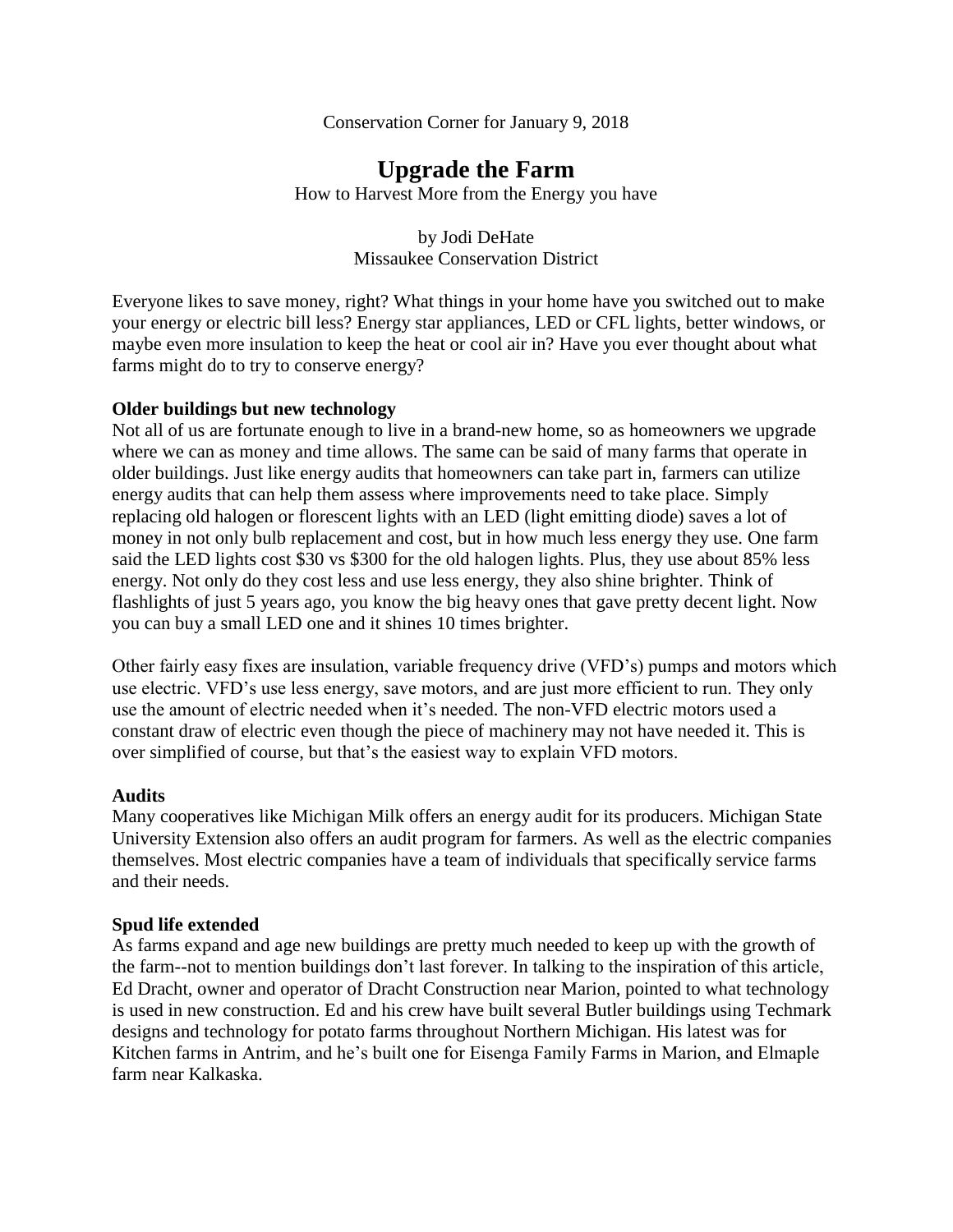The Techmark products and designs specifically control temperature, moisture, and air flow in storage for food crops like potatoes, apples and mushrooms. These new buildings reduce a lot of wasted produce. Bruce Cotton, one of Elmaple's owners, said they have reduced potato shrinkage due to loss of moisture by half since they have been storing potatoes in the newest building using Techmark technology. The system has also reduced pressure bruising. Pressure bruises are caused by not enough humidity in the storage area.

## **Cows can be misers too**

New dairy facilities take advantage of new technologies as well. The cooling of milk is an example as seen in these steps.

- 1. Milk is run typically through a plate cooler
- 2. Milk is cooled through plates that come in contact with very cold water
- 3. The plate cooler water is warmed by this process
- 4. The milk is pumped into a large tank
- 5. The milk continues to be cooled until it reaches just below  $40^{\circ}$  F

All this cooling takes a lot of energy and creates, ironically, a lot of heat. In some cases, the heat is captured and reused elsewhere.

The plate cooler water is captured and often fed to the cows. For whatever reason cows love the warm water. The warm water can be used to clean and sanitize the milking equipment. The dirty water is then pumped into the manure pit, where it's eventually spread on crop ground. Talk about ultimate recycling!

The condensers and compressors used to cool the milk take a ton of energy. Many farms have gone to different type of compressor called a scroll compressor. This saves energy usage as high as 20% over the older models.

Ventilation in barns is a major part to good animal care. That means fans and maybe sprinkler systems in barns. It also means sidewalls that are curtains instead of a solid wall. Sensors that are installed in barns can lower or raise those curtains to provide proper temperature and ventilation in barns. Those sensors can also automatically turn on fans. Many of these electric pumps and motors use the VFD's to ensure less energy usage.

## **Green for everyone**

This article just touches on some of the ways farms can save energy and be greener. If you want to learn more about these programs or how to have an audit done on your farm please contact Jodi DeHate, Michigan Agriculture Environmental Assurance Program Technician for Missaukee, Crawford, Kalkaska and Wexford Counties, at 231.839.7193, jodi.dehate@macd.org or stop by the Missaukee Conservation District at 6180 W. Sanborn Road, Lake City.



Air tubes are being installed in Kitchen Farm construction project. Photo credit: Dracht Construction